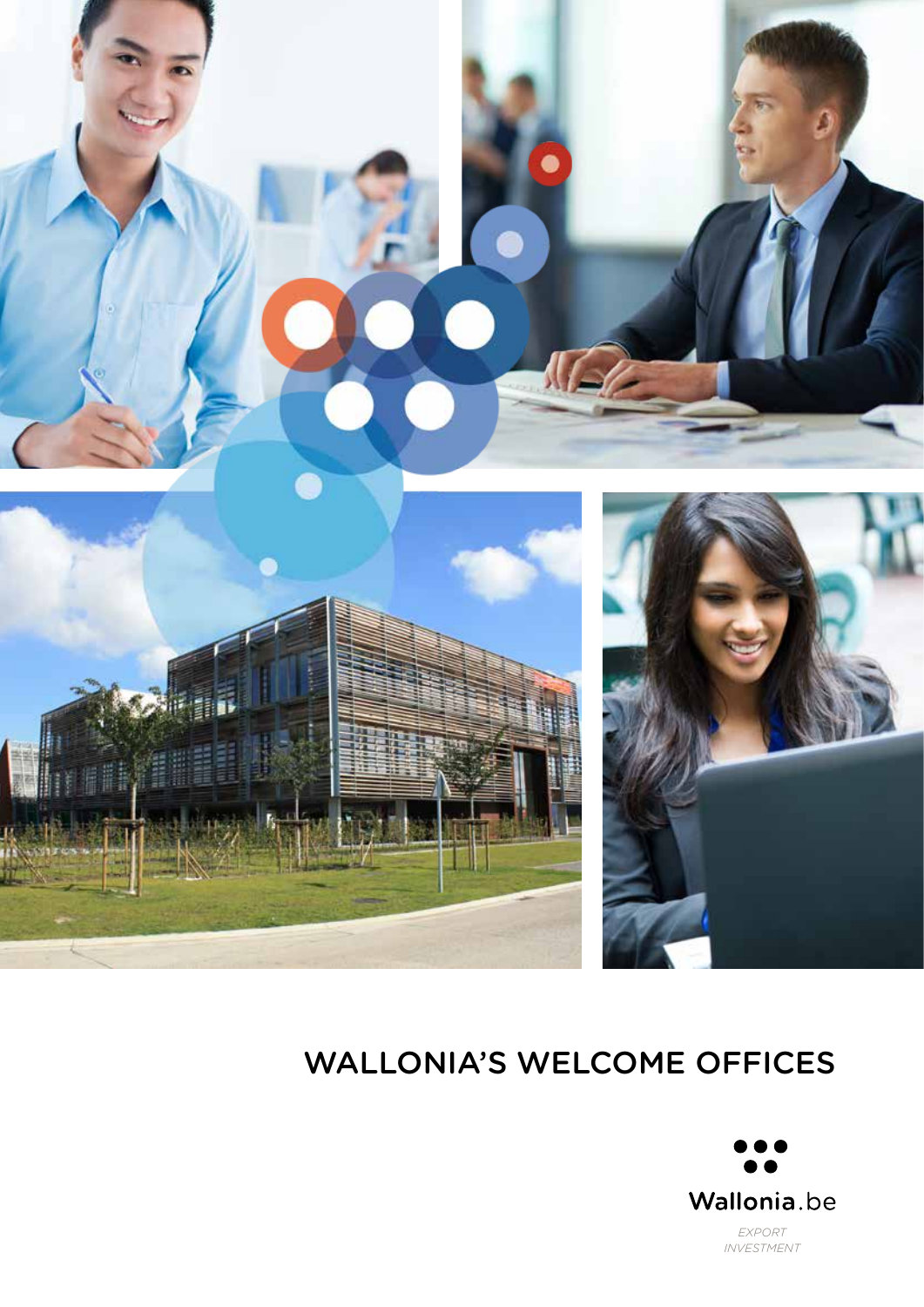## THE HEART OF EUROPE

### Wallonia - Belgium, economic and cultural crossroads at the very heart of Europe

WALLONIA-Belgium is located in the immediate vicinity of Western Europe's major cities and in the heart of the most important distribution area in Northern Europe. Only a few hours away from Paris, Strasbourg, London, Amsterdam, The Hague, Luxembourg, Cologne, Frankfurt, Munich and Geneva, Wallonia-Belgium is directly linked to the most important decision-making centres in Europe.

Wallonia also provides a direct link to the sea ports of Antwerp and Rotterdam. Its exceptional geographical position, transport, and communication network with state-of-the-art multimodal facilities give Wallonia a great potential to increase your profits. A qualified, hardworking and multilingual workforce, and the readily available industrial and logistics parks, allow very low investment and operating costs. Symbols of innovation and competitiveness, the universities and research centres in the region, also provide significant added value in the logistics supply chains.

With many entertainment opportunities, highly regarded gastronomy, tourism opportunities, and the high quality of life in the historical centre of Europe, Wallonia is the best place for distributing products within the European market.

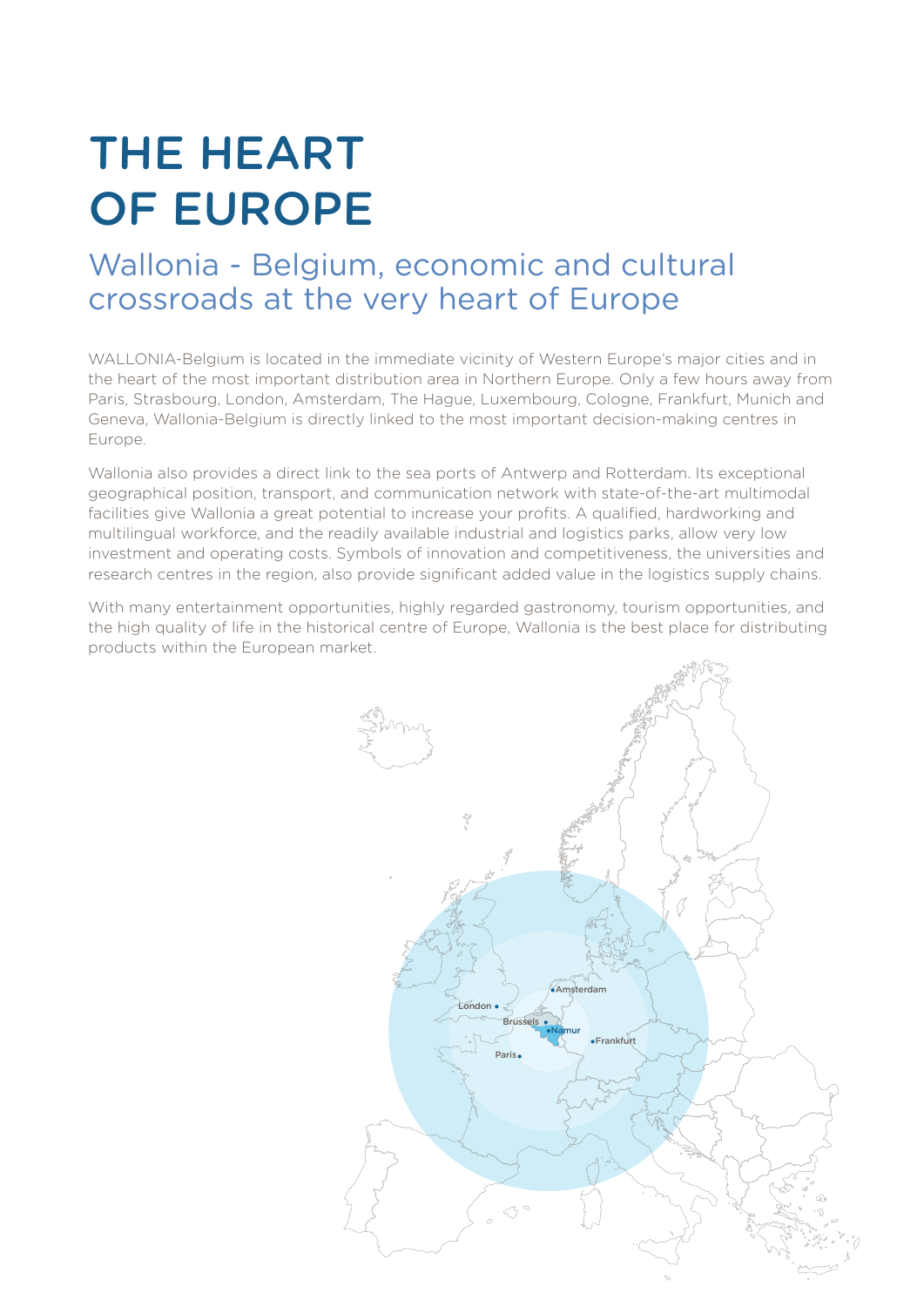#### Wallonia-Belgium, economic and cultural crossroads at the very heart of Europe

- Belgium ranks #1 for logistic investments & distribution in Europe (2009 Cushman & Wakefield's survey)
- The most developed and secure road network in the world (lighting, safety, tollfree)
- 500 million consumers within a 4-hour drive (65 % of the European market)
- 2 international and cargo airports (accessible 24 hours a day, 7 days a week, European hub of worldwide express integrator TNT)
- Host of the EURO-CAREX platform (Cargo High Speed Train in Northern Europe)
- Liège : third largest river port on the European continent directly connected to Europe's major seaports
- 11 multimodal logistics platforms
- 224 business, industrial and science parks

#### Qualified workforce

Wallonia-Belgium has developed an extended, high-performance network of colleges, universities and graduate schools. The training meets market requirements and a large majority of graduates are able to secure employment right out of school. Businesses benefit from a hard-working workforce: productivity is 20% higher than the European average.

#### Serving innovation

Wallonia-Belgium, with its nine university centres housing 300 research facilities and 11,000 researchers, is internationally recognized for being innovative and research driven. This region has received of 6 Nobel Prizes.

Original, creative, technologyintensive, and good value for money, Wallonia's expertly designed and manufactured goods compete with the world's best products, and productivity is amongst the highest in the world.

The information and communication technologies market is growing by 10% a year and is supported by 2,500 graduates.

| Location | London                | Amsterdam | Paris  | Frankfurt | Luxembourg   Cologne |        |        | Düsseldorf   Rotterdam | <b>Brussels</b> | Lille |
|----------|-----------------------|-----------|--------|-----------|----------------------|--------|--------|------------------------|-----------------|-------|
| Distance | , 350 km <sup>+</sup> | 282 km    | 243 km | 436 km    | 210 km               | 247 km | 261 km | 228 km                 | 69 km           | 78 km |
| Time     | 4h20                  | 2h55      | 2h40   | 4h20      | 2h50                 | 2h35   | 2h45   | 2h20                   | <b>Oh50</b>     | Oh55  |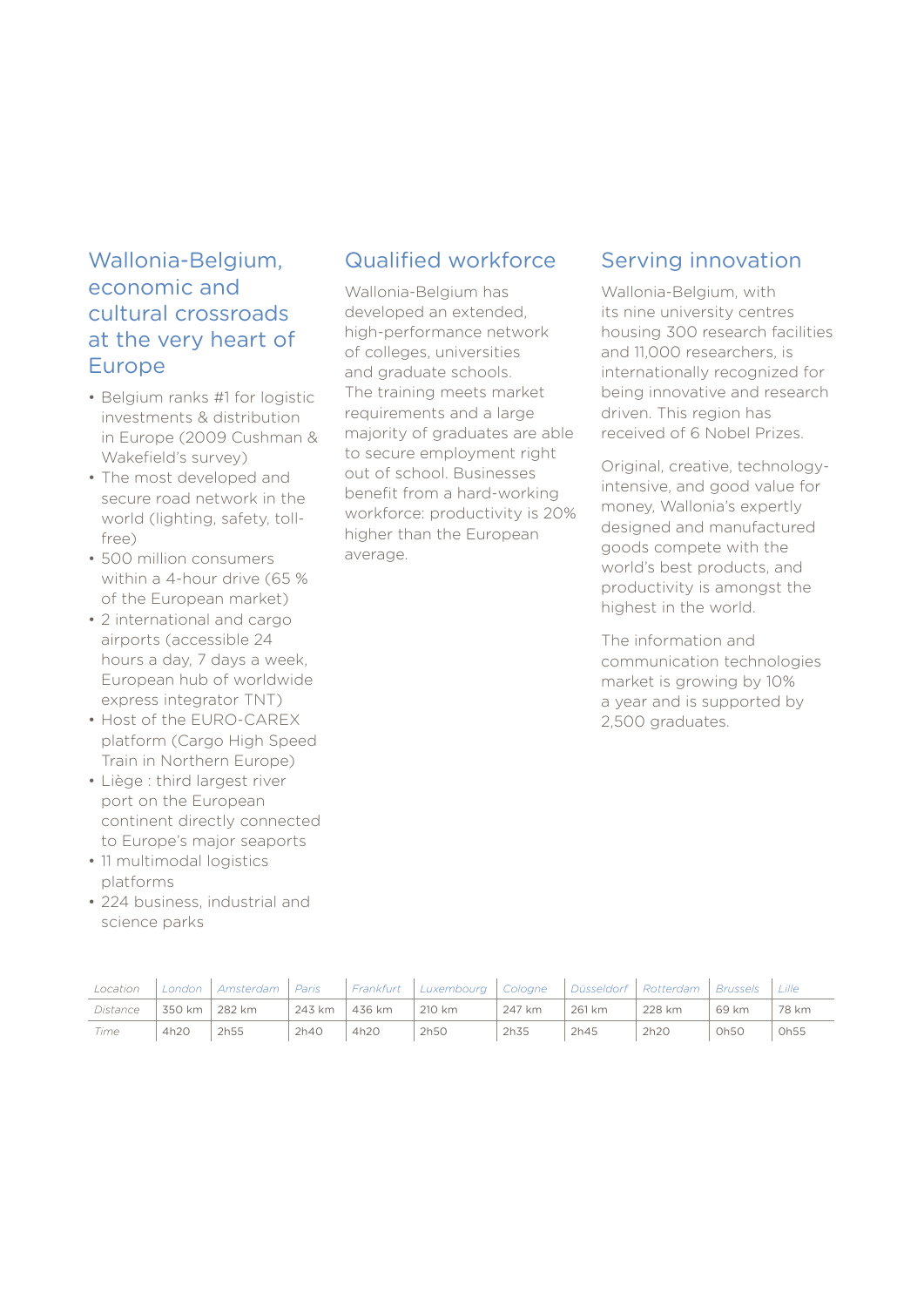## BUSINESS - AT THE HEART OF WALLONIA'S STRATEGY

### Wallonia's Business and Competitiveness Clusters

The Wallonia Cluster Policy is based on two organisational structures: Business Clusters and Competitiveness Clusters. These are complementary tools forming part of a government policy focusing on creating the right conditions to develop clusters in Wallonia.

Whereas Business Clusters are funded to develop an economic drive, Competitiveness Clusters are mainly supported within the framework of the Marshall Plan to implement investment, R&D and training projects, in line with their competitive positioning strategy. Both types of clusters are intended to promote innovation with regard to industrial, commercial and technological partnerships.



#### **Wallonia Clusters**

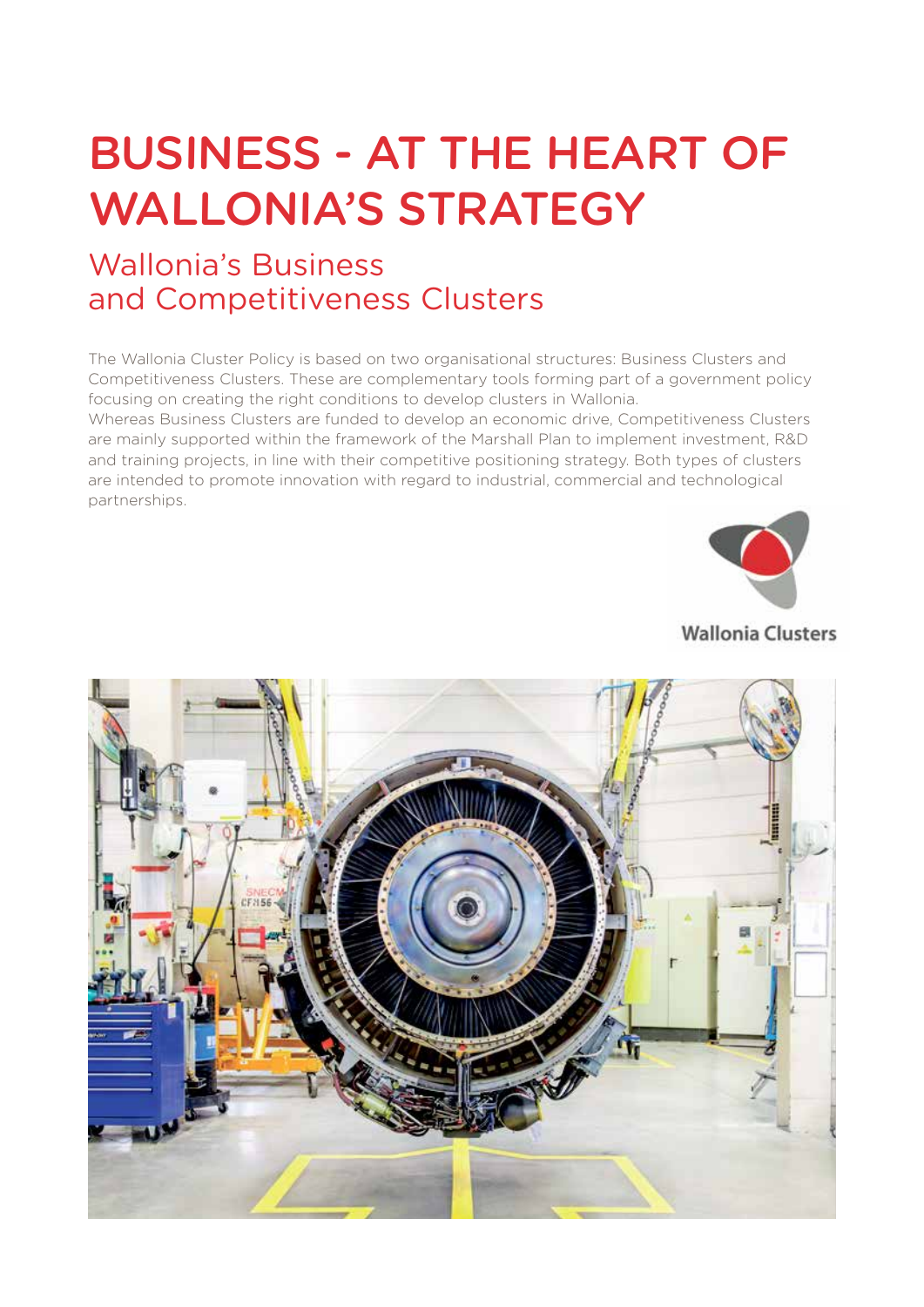### Wallonia's Business and Competitiveness Clusters incorporate 13 Industry and Business Networks:

#### Competitiveness clusters:

*LOGISTICS IN WALLONIA:* the Transportation and Logistics cluster was created to promote Wallonia's transport and logistics sector both within the country and abroad, by coordinating activities, defining a common strategy and optimizing human and technological resources. www.logisticsinwallonia.be

**SKYWIN:** the Aerospace cluster established a sound strategy in order to face the technological challenges that are currently required. It aims to develop technological niches for the future, diversifying and creating new companies, and meeting market demands in terms of yet lighter components or increased performance in the structures, without forgetting to minimize its ecological footprint.

#### www.skywin.be

*BIOWIN:* this Health cluster unites all stakeholders from Wallonia participating in innovation and training in the field of biotechnology and health. R&D efforts, supported by the cluster, cover all fields related to health, divided into 8 technological themes. www.biowin.org

*MECATECH :* this Mechanical Engineering cluster has defined 4 strategic lines of development:

- Materials and surfaces of the future;
- Comprehensive forming technologies;
- Microtechnologies and mechatronics;
- Intelligent maintenance. www.polemecatech.be

*WAGRALIM:* the Agroindustry cluster's object is to improve the competition between companies in the food industry and boost business and employment in the sector, through different strategic development areas such as health food, industrial efficiency, packaging or development of sustainable networks in the agro-industry. www.wagralim.be

*GREENWIN:* Environment and Sustainable Development is covered by GreenWin, aiming at innovation in green chemistry and sustainable materials (including their applications in zero or near zero energy buildings). www.greenwin.be

#### Business Clusters:

- CAP 2020 (Building industry)
- ECO-CONSTRUCTION (Green building)
- INFOPOLE (ICT)
- CLUSTER PHOTONIQUE (Photonics)
- PLASTIWIN (Plastics industry)
- TWEED (Technology of Wallonia, energy, environment and sustainable energy)
- TWIST (Cinema and digital media)
- http://clusters.wallonie.be

### ICT Platform

As a specific sector and global development framework for all other sectors of our society, ICT requires an integrated approach in a real cross-ICT platform for Wallonia. A place of integration, convergence and online distribution, this platform is powered by the AWT (Wallonia Telecommunications Agency), and provides digital governance and a strategic vision for ICT in Wallonia. This platform is also a partnership of various public and private ICT actors in Wallonia (ICT Cluster, TWIST Cluster , Cetic, professional federations, ...). More on www.awt.be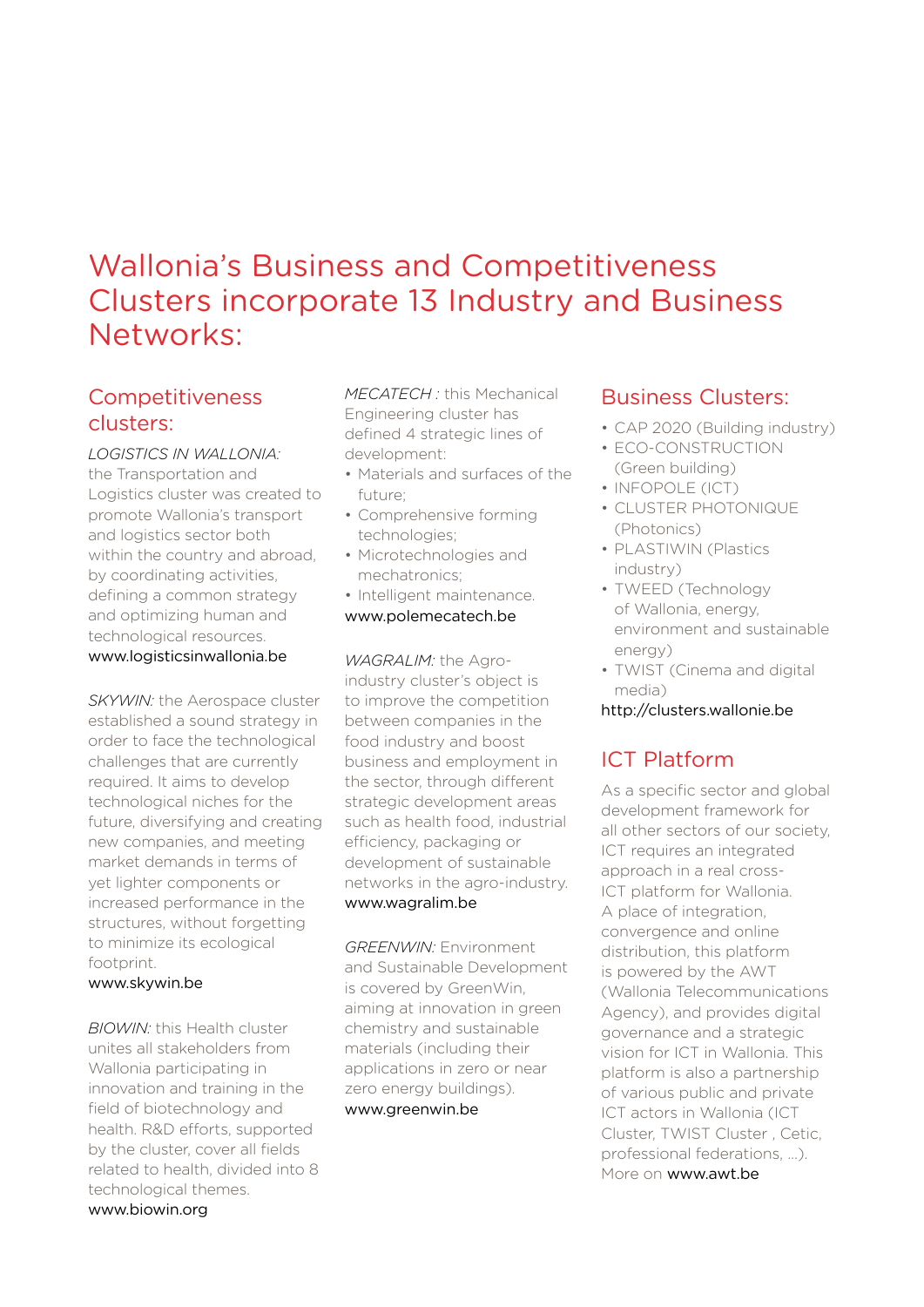# WELCOME TO WALLONIA

*The Wallonia Export-Investment Agency* (AWEX) facilitates collaboration between the Science Parks of Wallonia (SPOW) and technological firms. Numerous agreements have been negotiated between private partners and public bodies.

AWEX offers companies the opportunity to *test the European market* from a new WELCOME OFFICE dedicated to companies wishing to expand in Western Europe.

*Brand new offices and personalized services are* available FREE of charge (excluding telecommunications costs) to companies from the Indian subcontinent who can devote themselves exclusively, at very low cost, to the growth of their business - and all this from a base in Belgium, enabling exceptional ease of travel to all major European cities.

*"The choice of La Louvière for our new European distribution center was mainly inspired by the logistical options, the intersection of a number of major highways and the proximity of the airport of Charleroi. Moreover, we have an excellent relationship with the Wallonia Export-Investment Agency, on whose support we have always been able to count throughout this entire project."*

> Tom HEYMAN, CEO of Janssen Pharmaceutica (Johnson & Johnson group)

*" AWEX has provided great support since the early days of our company. They have functioned as a genuine partner and a facilitating agency, not only by giving us free office space, but also by introducing us to new partners and potential clients. We really appreciate their professional yet customised approach towards new companies."* 

> Mr. Surinder KUMAR, Owner, LED Concepts & Design Pvt. Ltd.



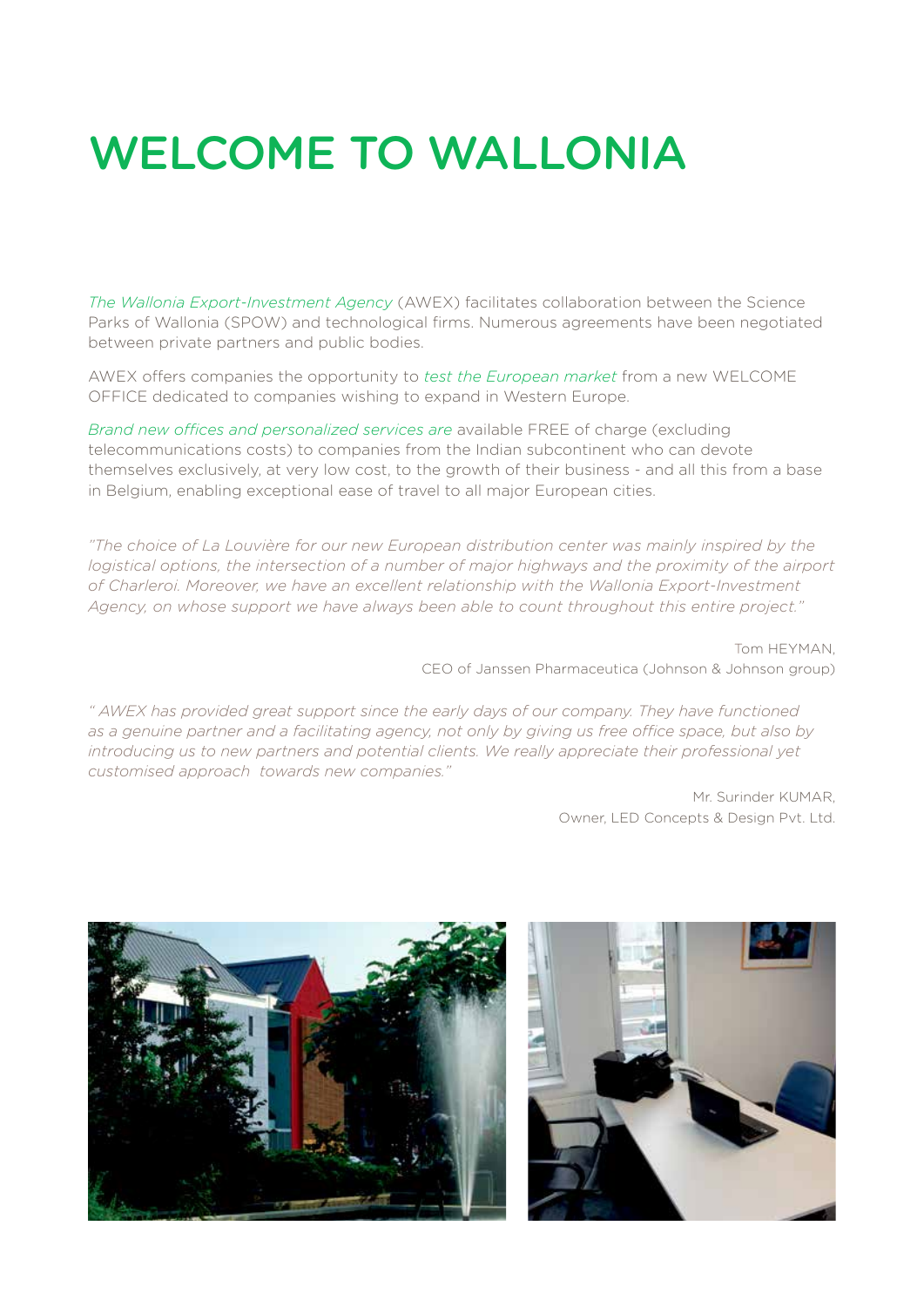#### Personalised service (free of charge)

- An expert who speaks your language (on demand)
- Assistance in understanding the language and culture
- Advice with practical and logistical matters (visas, travel permits, accreditation, legal issues, everyday issues…)
- Administrative assistance with initial prospect identification in the European market (e.g. market studies)
- Introductions to leading European professionals in your industry
- Access to the trade offices of Wallonia in Europe (more than 50 offices in the capitals and major European cities)

#### All types of services

The Wallonia Export-Investment Agency (Awex), in partnership with the Science Parks of Wallonia (SPOW), provides:

- A specialized office for companies to launch their activities in Europe
- Scientific and economic "incubators"
- Ultra-modern telecom services (Internet access, optic fibres, ADSL/SDSL, video-conferencing…)
- Hi-tech business centres equipped to welcome companies and facilitate expansion
- Specialized sector-specific offices (Aerospace, Life sciences, Agro-food, Mechanical Engineering...) for supporting start-ups
- Training and financial support to create your own distribution centre in the heart of Europe

#### **Connections** throughout Europe

In addition:

- The dissemination of information with a technological advantage to companies operating in science parks
- The promotion of technology transfers between research and industry, with many European partners
- Lively technological activity between companies (networking with innovative businesses at European level, creating opportunities for technological exchanges between players from industry and/or research)
- Access to EUROPEAN RESEARCH PROGRAMS through experts directly connected to the relevant departments of the European Commission in Brussels.



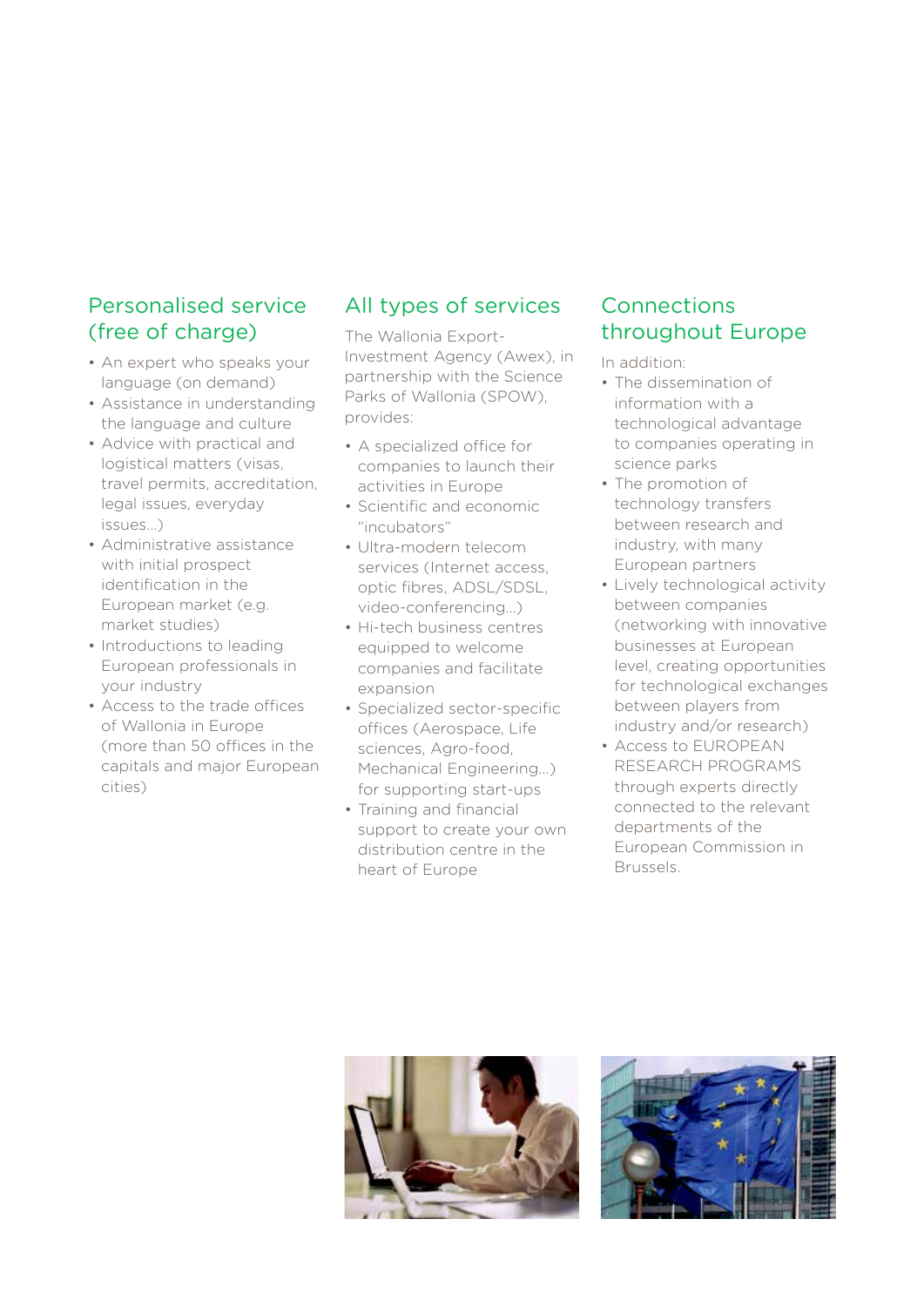## SUPPORT FROM BELGIAN PUBLIC AGENCIES

Wallonia Export-lnvestment agency (AWEX) is *the one stop shop* for all prospective foreign investors wanting to locate in Wallonia. We are committed to helping foreign companies launch their activities successfully and integrating them into European Economic Networks.

We offer foreign companies links to local authorities, universities and technological partners thanks to special relationships with local Economic Development Agencies and the Science Parks of Wallonia.

Alongside this initial "kick start", we also organize *meetings with experts* from various federal and regional departments, and guide you through the relevant administrative steps.

As a foreign trade agency, AWEX's mission is to provide *promotional and export support* for the benefit of both Wallonia and the foreign business community.

Our team of specialized multilingual advisors will assist you personally from the feasibility study through to the realization of your investment and export strategy. Our experts will be pleased to help at *every stage of your activities*.

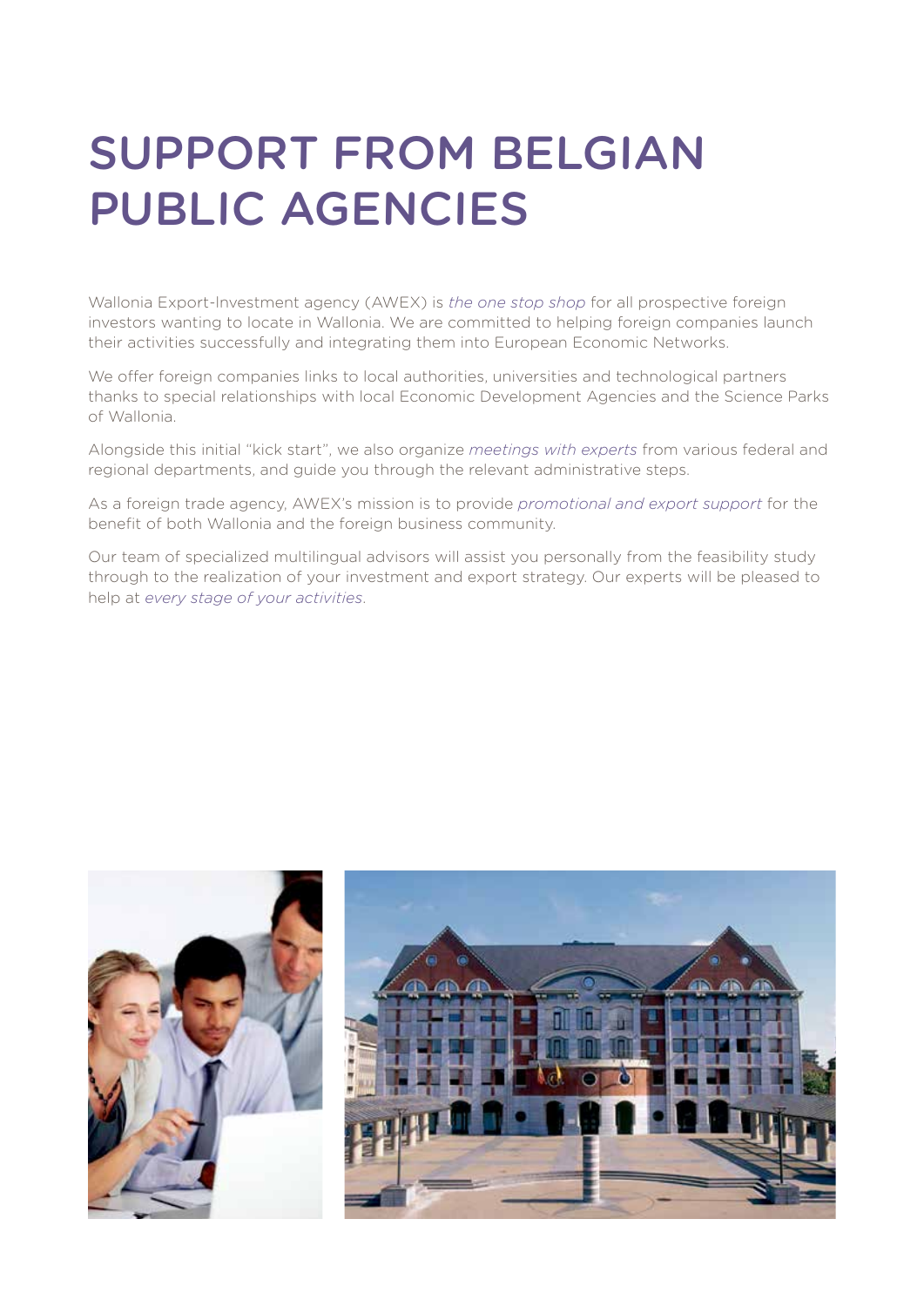#### Investment support

OUR MISSION is to provide invaluable advice and guide you through the following projects phases:

- Search for available sites (land) and buildings
- Assistance with incorporating your company (access to venture capital, legal and logistics support)
- Advice and assistance in the search for suitable human resources (including initiation and training programs)
- Assistance to obtain grants provided by regional and European authorities. Depending on the proposed location, the combined subsidy from both regional and EU sources can amount to as much as 50% of the total investment
- Assistance with understanding and benefitting from Effective tax rates - Expatriate regime (unique in Europe) - Fiscal ruling (prior agreement with the Fiscal Administration on corporation tax rate) - Holding company Fiscal regime – Fiscal immunization regime - Realestate tax exemption and Notional interest deduction tool (unique in Europe)

#### Export support and incentives

Foreign companies choosing Wallonia as their European hub to distribute products within European markets can benefit from export-oriented services such as:

- General and commercial information on European and foreign markets (AWEX has more than 50 offices in Europe)
- Organization and planning of marketing activities (international trade shows, economic missions, sectorbased contact days…)
- Establishing contacts with business federations and international organizations
- Financial support and export financing
- Training in international careers and free traineeships

#### **Technological** support

- Business plans: assessment of the viability of the business plan on a technical, commercial and financial basis
- Research funding: preparing for the fundraiser
- Access to public incentives: analysis and personalized action of available public support
- Advice for Patent income deduction, deduction for investments in R&D centres and patents (direct grant of up to 70% of intervention for an SME if innovative quality of the project is satisfactory and expected results are generated within the region)



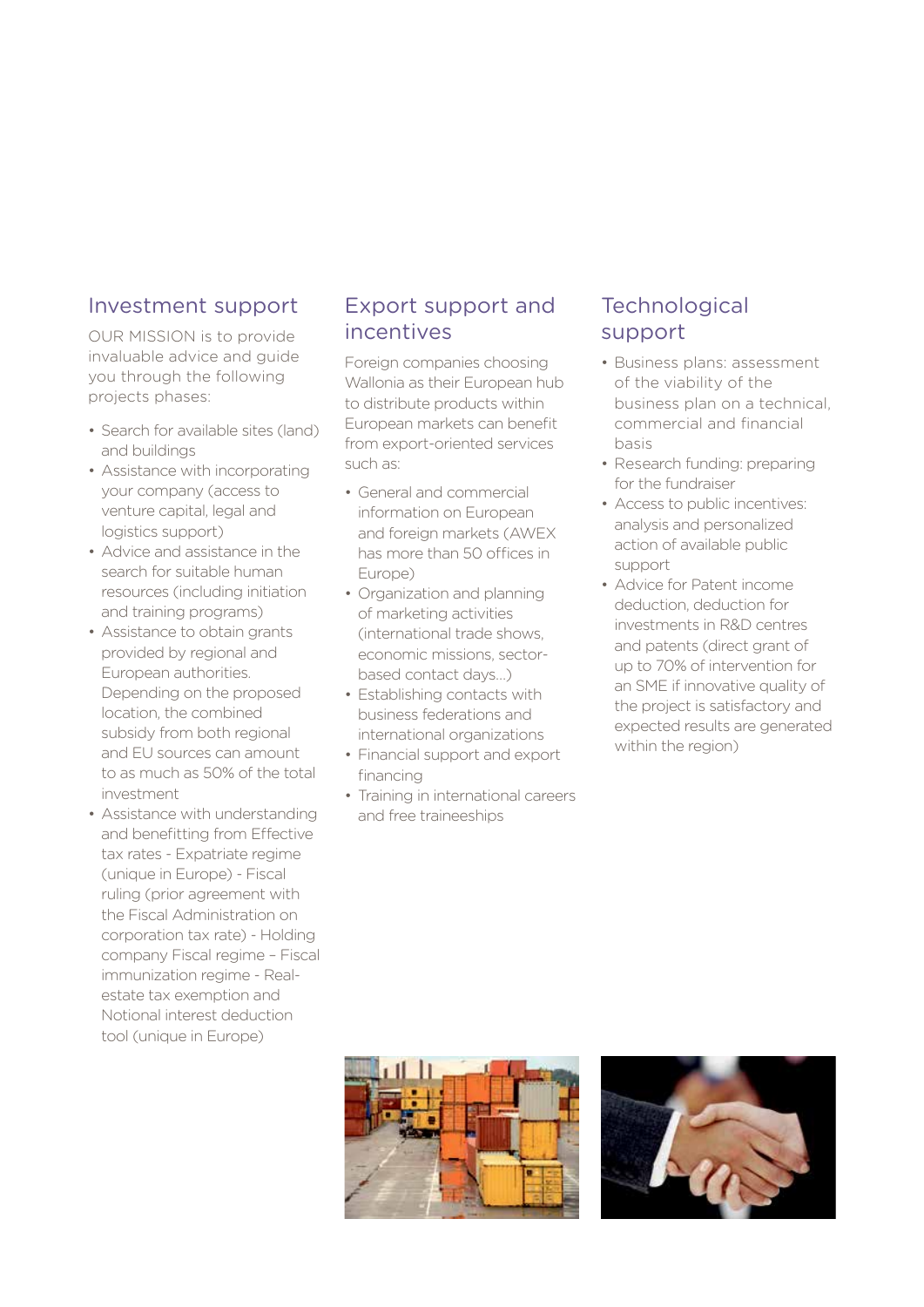# LIVING IN WALLONIA

Wallonia has plenty of attractive assets. Harmoniously alternating between rural and urban areas, cities and villages, Wallonia is a region full of charm in many respects: hospitality, a love of fun, age old traditions, architectural masterpieces which are recognized as UNESCO World Heritage sites, legendary gastronomy, a welcoming atmosphere, relaxation, and much more.

But beyond its evident charms that draw hundreds of thousands of tourists each year, Wallonia is also an area for quality living, where spacious accommodation and accessible schools are easy to find, and where people benefit from a remarkable health and social protection system.







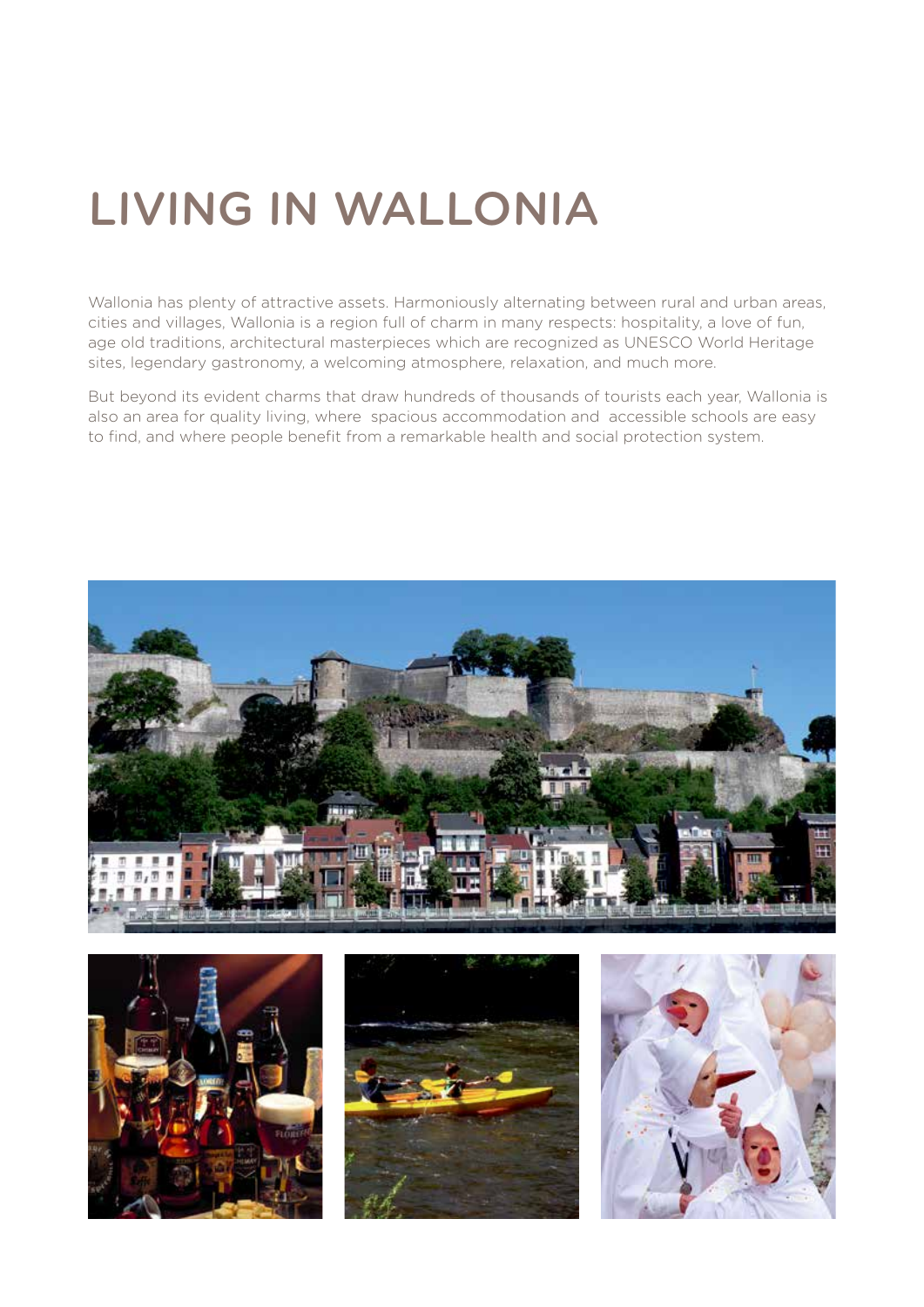#### LIFESTYLE

Wallonia has much to offer in terms of what there is to enjoy in life. Its landscapes are a harmonious patchwork of the rural and the urban, of towns and peaceful villages. Wallonia's personality can be summed up by its friendliness, its positive outlook, its centuriesold folklore and its architectural jewels, recognized as UNESCO World Heritage sites. Last but not least, its legendary culinary tradition and sense of hospitality and relaxation make Wallonia a warm and welcoming region.

#### ACCOMMODATION

A complete overview of the accommodation available to rent and buy is frequently published in various newspapers and on the Internet.

Several specialized agencies can also advise on and guide you through the options, and find your ideal accommodation according to your needs, location preferences and budget.

### EDUCATION AND **SCHOOLS**

Wallonia has a good quality and diversified education system. There are many alternatives for parents when choosing a nursery, primary or secondary school, including local, European and international schools.

Education is both formal and free in Belgium. While kindergartens welcome children from the age of  $2^{1/2}$ , compulsory education includes primary and secondary schools for children from 6 to 18 years old.

If you are staying in Belgium for a short-term assignment. most expat families send their children to the local public school or to an international school where English is one of the main teaching languages. In both cases, French classes will be offered.

Finally, the higher education network of the Walloon community includes universities ranking among the world's best institutions, with nearly 20% of foreign student enrolment.

#### HIGH-QUALITY **HEALTHCARE**

Belgium takes pride in its healthcare network, one of the most modern and efficient in the world. It comes top in the ranking of countries with medical infrastructures that meet the needs of its inhabitants (IMD World Competitiveness Yearbook 2013).

For employees and the selfemployed, Health insurance is part of the compulsory social security contributions, which makes it almost free and of a very high standard.

You are also required to take out the private health insurance of your choice, which will ensure the partial or total refund of medical care and the purchase of certain medications.